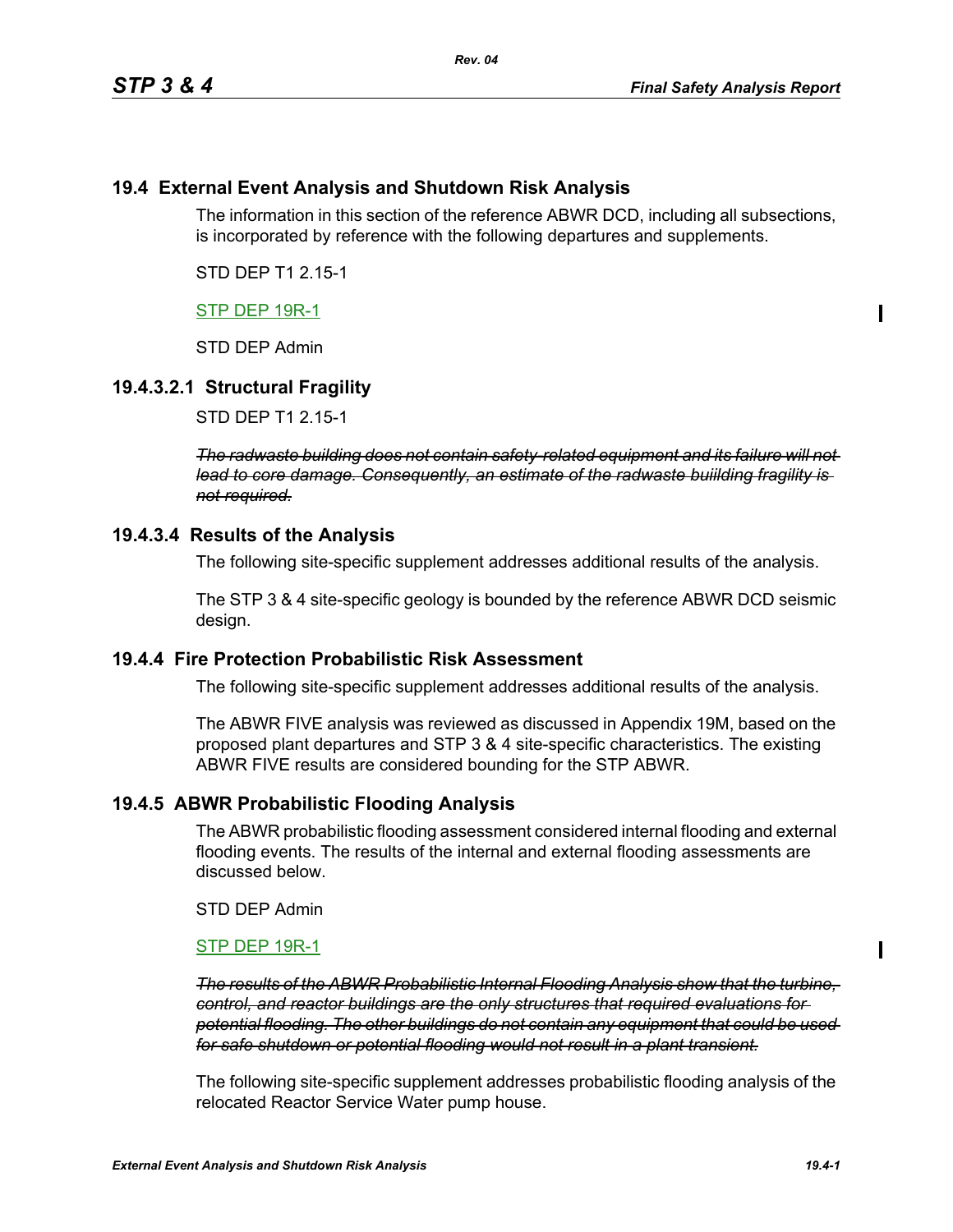The results of the ABWR Probabilistic Internal Flooding Analysis show that the turbine, control, and reactor buildings and the Reactor Service Water pump house, are the only structures that required evaluations for potential flooding. The other buildings do not contain any equipment that could be used for safe shutdown or potential flooding would not result in a plant transient.

Flooding in the turbine building could result in a turbine trip due to loss of circulating water or feedwater. Automatic pump trips and valve closure on high water level should terminate the flooding. But if these were to fail, a non-watertight door at grade level in the turbine building should allow water to exit the building. If this door retained water, watertight doors would prevent water entering the control and reactor buildings. The core damage frequency (CDF) for turbine building flooding is extremely small.

The worst case flood in the control building is a break in the reactor service water system (RSW) which is an unlimited source. Floor drains and other openings in the floor would direct all flood water to the first floor where the reactor building cooling water (RCW) rooms are located. The RCW rooms contain sump pumps. Water level sensors in the RCW rooms should actuate alarms in the control room and send signals to trip the RSW pumps and close isolation valves in the RSW system. If these sensors were to fail, watertight doors on each room should limit flood damage to only one of the three RCW divisions. Breaks in the fire water system could result in interdivisional flooding in the upper floors but floor drains would limit water height to below installed equipment for the first hour. To prevent damage to safety-related equipment after this time requires operator actions to limit the depth of water. The CDF for control building flooding is extremely small.

The RSW pump house is contiguous with the Ultimate Heat Sink (UHS), and is separated into three divisions each with two levels, the pump room at elevation (-)18 feet nominal, and the Electrical and HVAC room at elevation14 feet nominal. Each division is separated from the other divisions by watertight, three-hour fire rated doors at both elevations (RSW Interface Requirements, Subsection 2.11.9 (2)). The normal operating level in the UHS basin is 63 feet 3 inches to 71 feet, or approximately 37 feet above site grade (nominally 34 feet). For each RSW division, the RSW supply line from the Ultimate Heat Sink (UHS) splits in the RSW pump house to provide water to both RSW pumps. The RSW pump discharge combines into a single supply line to the Control Building. RSW return from the Control Building passes through the RSW pump rooms and returns to the UHS above the normal operating level. Flooding in the RSW pump house could occur from failure of the supply line from the UHS, or from failure in the RSW return line to the UHS. The RSW pump rooms contain sump pumps and water level sensors that function to mitigate the effects of small breaks or leaks from the RSW lines in the RSW pump room. If the sensors were to fail, watertight doors on each room and level should limit flood damage to only one of the three RSW divisions. Large breaks in the supply lines from the UHS are unisolable before the pump discharge isolation motor-operated valve (MOV). Breaks after the pump discharge MOV and in the RSW return line to the UHS are isolable with the pump discharge MOV, which closes automatically on high level in the RSW pump room. Unisolable breaks in the RSW supply piping will result in draining the UHS to El. 50' through the ventilation intake ducts in the top of the RSW pump house. Breaks in the fire water system could